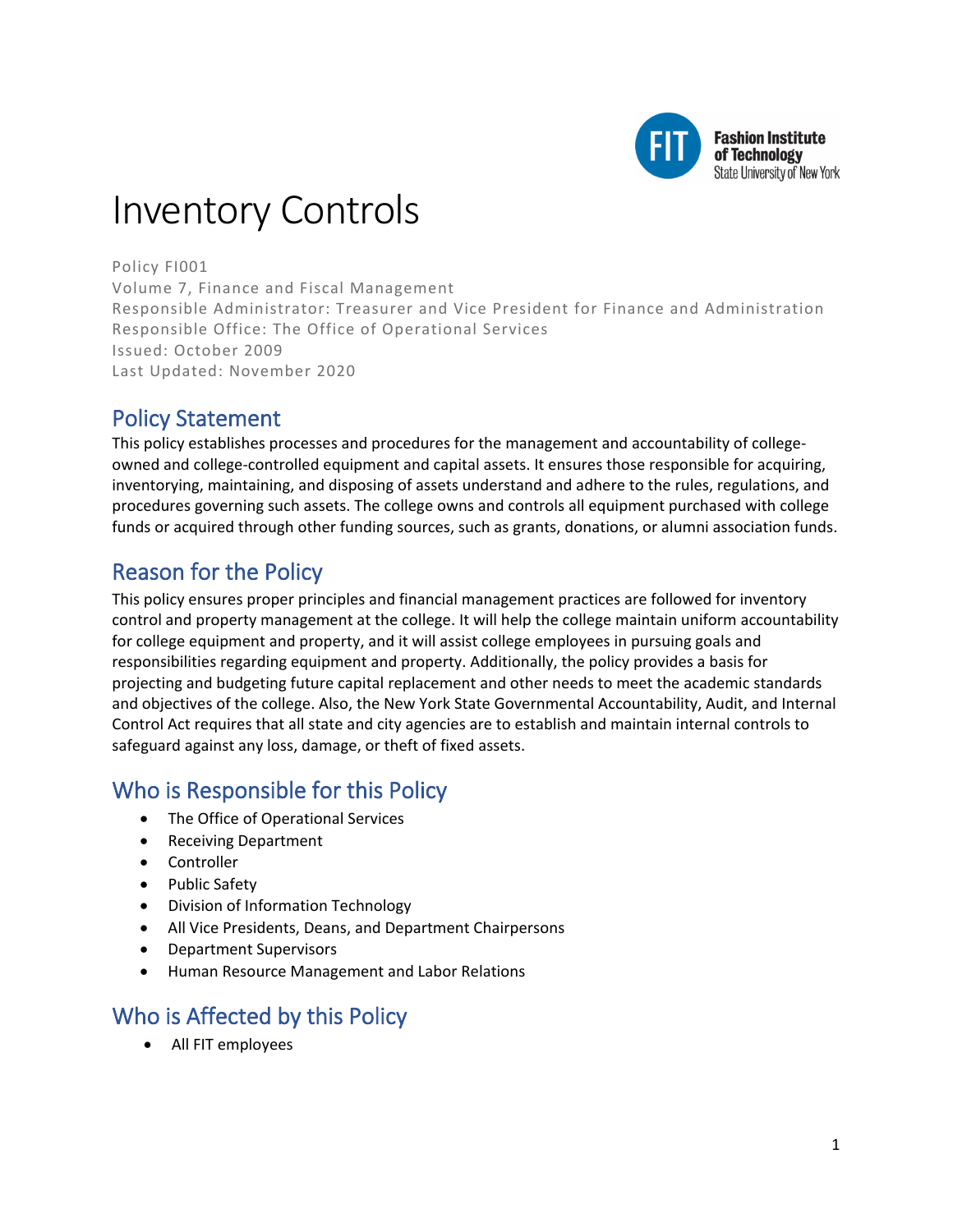# **Definitions**

- **Capital Asset**: All college-owned property, including real estate, equipment, and materials of all types.
- **Capital Equipment**: An item of non-expendable, tangible personal property, not permanently affixed to a building, having a useful life of two years or more and an acquisition cost of \$5,000 or more per unit. Capital equipment also includes sensitive items (items that are generally for individual use or could easily be stolen or sold) with an acquisition cost of \$5,000 or less per unit but that has a useful life of two or more years, such as tablets, laptops, desktop computers, audiovisual equipment, two-way radios, and cellular phones.
- **Disposal**: The abandonment, discharge, deposit, injection, dumping, spilling, leaking, or placing any solid or hazardous waste into or on any land or water so that such waste or any constituent thereof may enter the environment. Also, disposal refers to the thermal destruction of wastes and the burning of such wastes as fuel for recovering useful energy.
- **Electronic Equipment**: Any equipment, capital or otherwise, that may contain electronic components that may contain hazardous waste constituents that may enter the environment unless appropriately managed. Electronic equipment includes, but is not limited to:
	- o Computer Processing Units (CPU) tower;
	- o Laptop;
	- o Cathode Ray Tube (CRT);
	- o Plasma Display Screen;
	- o Liquid Crystal Display screen;
	- o Printer;
	- o Keyboard/Mouse/Speakers;
	- o Phone and Mobile Phone;
	- o Fax Machine;
	- o Equipment/Battery Charger;
	- o Audio Visual Equipment; and
	- o Other Electronic Equipment and Devices

# Principles

• **Policy Governance**

This policy applies to all schools, departments, units, and personnel of the college involved in the acquisition, management, control, and recording of capital assets, capital equipment, and electronic equipment at the college.

#### • **Inventory Control**

Any capital equipment purchased with college funds will be inventoried. In addition, any capital equipment purchased with grant-sponsored funds and any donated capital equipment will also be inventoried.

FIT will tag all equipment with a unique identification tag number as soon as the item is received. A unique identification tag number cannot be made for an item until it has been tagged with a decal.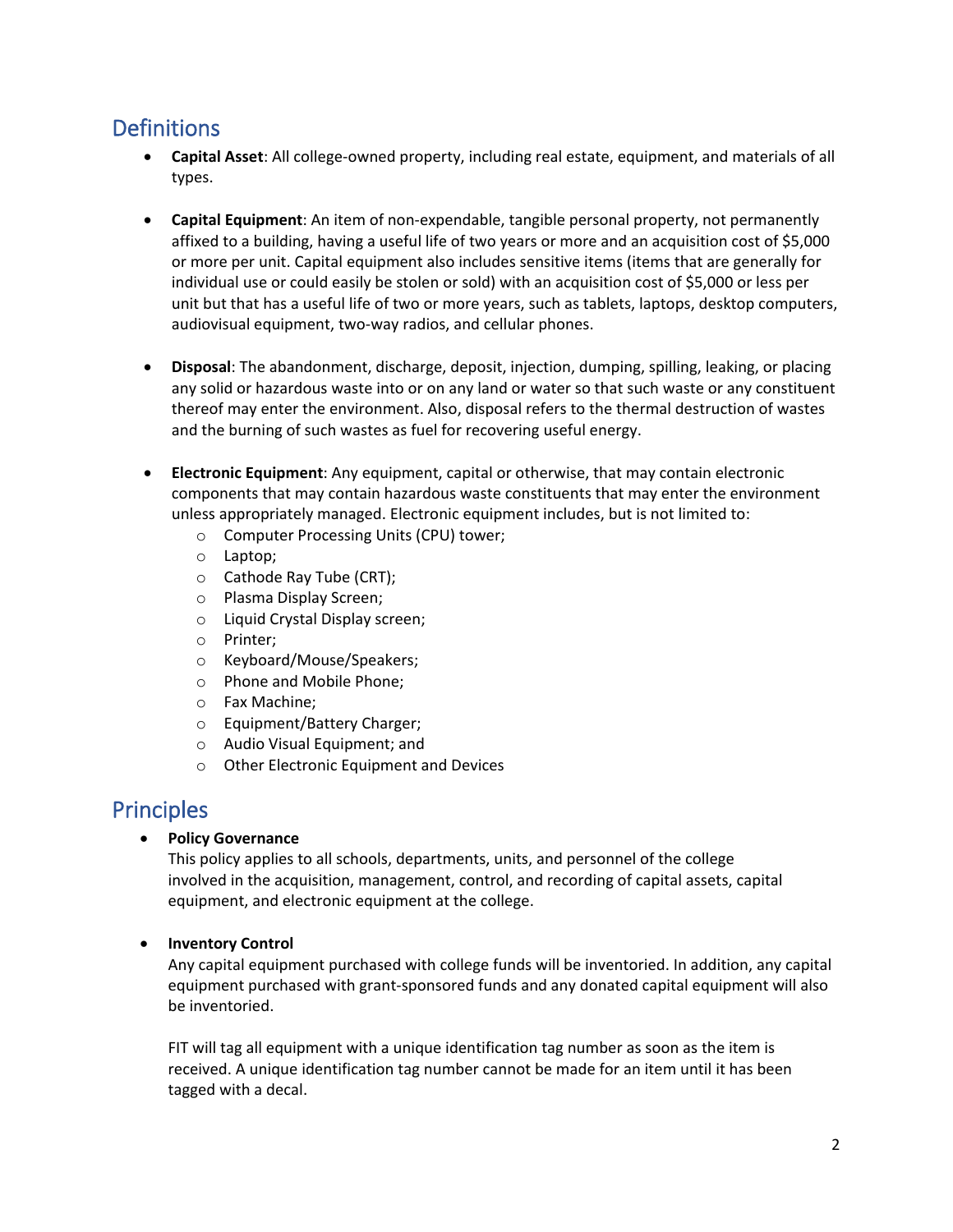#### • **Acceptance of Donated Equipment**

Donated equipment shall be accepted only if it is in working order, free of viruses in the case of computer equipment, and be of valid and immediate use to a department. Thus, equipment that is obsolete, non-working, or outdated should not be accepted. If there is any question as to the legal ownership of the donated equipment, proof of ownership may be required. Donated items must be accompanied by a statement from the donor supporting the estimated fair market value of the item. A copy of the donation form will be sent to the Office of Advancement once complete.

### Responsibilities

#### • **The Office of Operational Services**

The Office of Operational Services is responsible for asset management. It administers all equipment and property matters for the centralized inventory control program include, but not limited to:

- $\circ$  Identifying and tagging all capital equipment and electronic equipment and property. At times, the responsibility may be delegated to the Receiving Department
- o Providing oversight for annual physical inventory and audit of all capital equipment. A report of any capital equipment not found/located is produced for the respective departments after the inventory
- o Managing the transferring/removal process of non-electronic equipment

#### • **Receiving Department**

The Receiving Department is responsible for inspecting delivered equipment orders to determine whether the equipment is in acceptable condition and in the correct quantity ordered. The Receiving Department identifies and tags capital equipment for inventory purposes, as delegated by the Office of Operational Services.

#### • **Controller**

The Controller is responsible for resolving any questions that arise over whether a particular piece of property is subject to the definition of capital equipment. Any issues regarding capital equipment subject to inventory should be addressed to the Controller for resolution.

#### • **Public Safety**

Public Safety is responsible for providing the Office of Operational Services with copies of incident reports documenting any actual or suspected stolen FIT equipment and reviewing a listing of capital equipment items identified as missing by the Office of Operational Services for further action.

#### • **Division of Information Technology**

The Division of Information technology is responsible for managing all electronic equipment inventory. This includes:

- o Arranging for the transfer, storage, and disposal of all electronic equipment for a department.
- o Ensure the destruction of data on electronic storage devices including, but not limited to, hard drives, laptop, desktop, and mainframe computers, and servers, prior to disposal.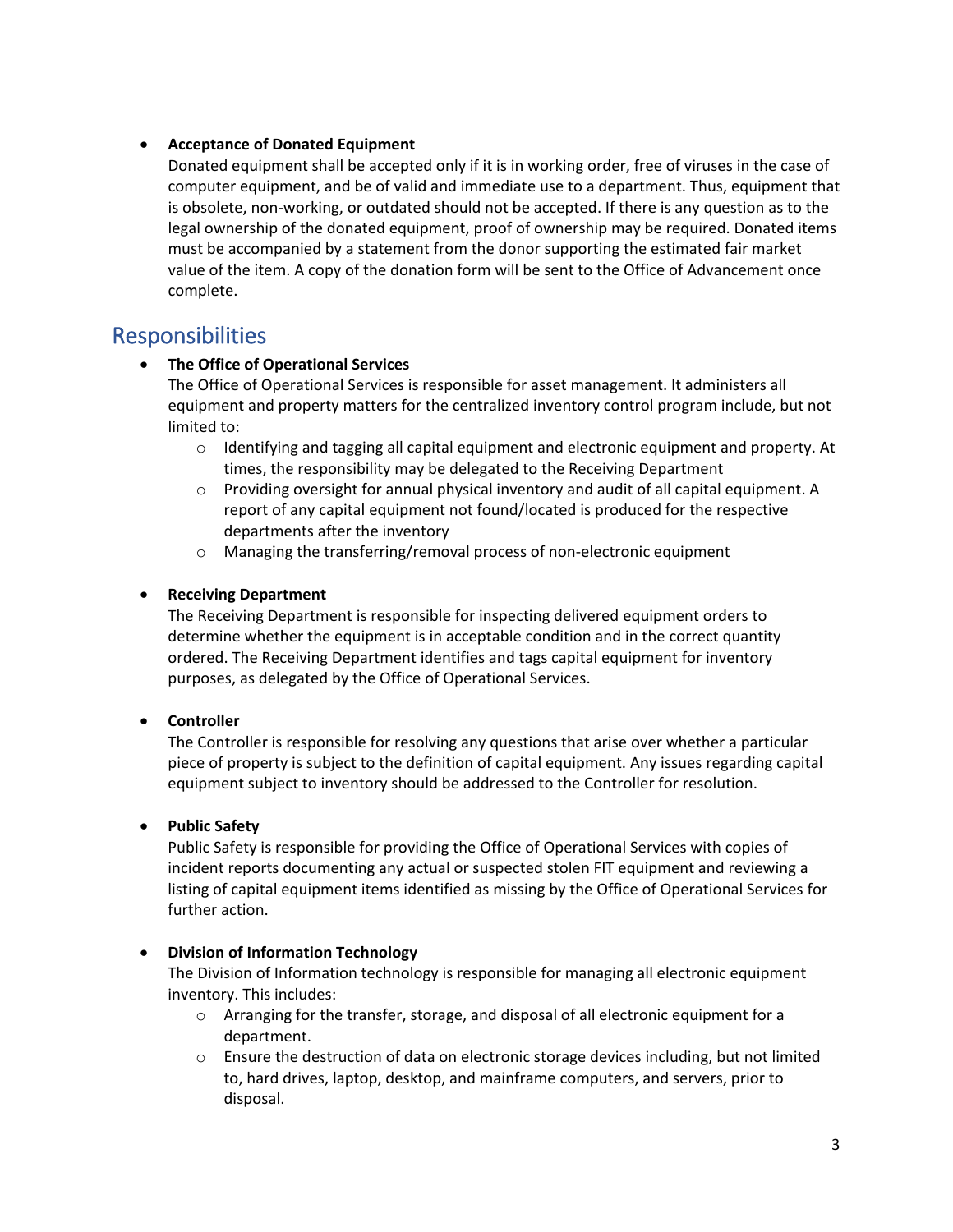o Ensuring all donated electronic equipment is in working order and free of viruses.

#### • **Deans, Department Chairpersons, and Department Supervisors**

Department heads ensure equipment is used and purchased for college business only. They are responsible for maintaining proper accountability and control of equipment within their jurisdiction. The responsibilities may be delegated, but ultimate responsibility remains with the department head. Responsibilities include:

- $\circ$  Knowing the location of all equipment in their inventory and ensuring that equipment is adequately safeguarded and secured from theft and other hazards.
- $\circ$  Reporting all changes in equipment location to the Office of Operational Services.
- o Reporting lost or stolen equipment to the Office of Operational Services and Public Safety.
- o Ensuring that any equipment purchased with college funds, or acquired through other sources such as grants, donations, or alumni associated funds, is tagged.
- $\circ$  Following the required protocol for the acceptance of donated equipment (as outlined in this document).

#### • **Human Resource Management and Labor Relations**

Upon an employee's separation from the college or, in certain instances, transfer to a different department within the college, the Office of Human Resources Department is responsible for coordinating with all appropriate departments the return of all college equipment, as well as ensuring that Information Technology is notified to promptly deactivate all computer user accounts.

### Procedures

#### • **Report of Stolen or Missing Equipment**

Departments are required to report all actual or suspected stolen equipment to Public Safety promptly and provide assistance in the completion of the incident report. Similarly, Operational Services should provide Public Safety a listing of equipment items identified as missing as a result of the physical inventory for informational purposes and possible follow-up investigation. The inventory records will be adjusted by the Office of Operational Services for all reported and documented stolen and missing equipment items. If items are returned or found, written notification must be sent to Public Safety and the Office of Operational Services, which will record the equipment status change.

#### • **Transfer and Disposition of Equipment**

All FIT employees must ensure proper management and disposition of all property, regardless of value, and should ensure appropriate protocol are followed. Unwanted equipment and furniture from classrooms and offices should not be placed in hallways, left unused, or stored in closets. When the need arises, permanent transfer, storage, or disposal of non-electronic equipment must be requested through the Office of Operational Services via Inventory Control Form B (see related documents) and electronic equipment must be requested through IT via inventory control form A (see related document).